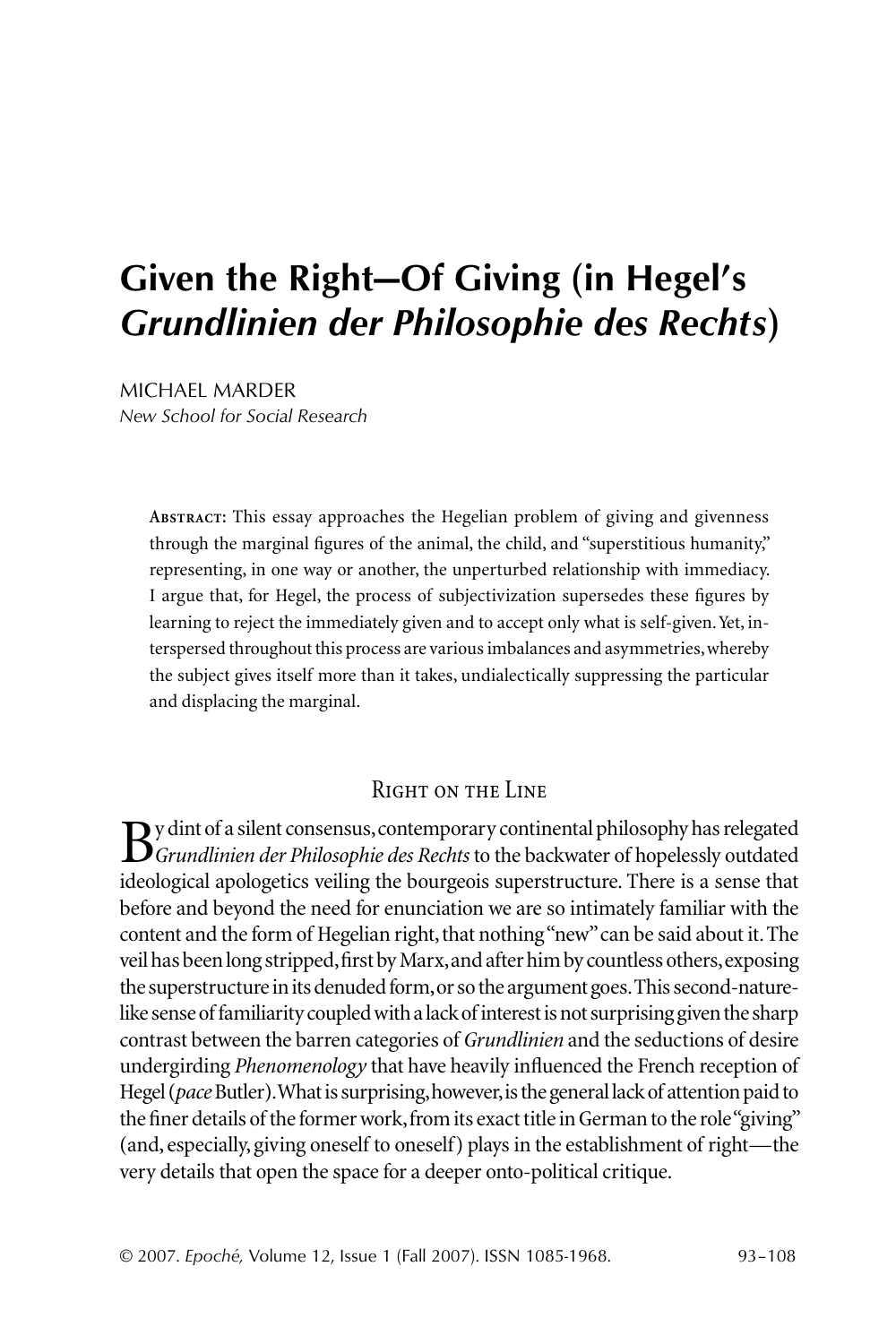Where, then, does the problem with the English rendition of *Grundlinien der*  Philosophie des Rechts as *Hegel's Philosophy of Right<sup>1</sup>* lie? Quite literally, the new title conferred onto the book in translation disentitles the old one, strips it of its authority, and denies its privilege and "rightfulness"<sup>2</sup> in at least two ways. First, note that in the Knox translation—right in the translated title—the author's proper name is conjoined with the subject matter of his work that becomes highly particularized as a result of this jointure. I do not dispute the fact that the philosophy in question is Hegel's by right of authorship and copyright. Yet, from the standpoint of Hegelian dialectics, the titular reassertion of this fact does nothing less than insult the Idea which is supposed to give itself over to a distilled, "mere [pure, MM] looking on [*reines Zusehen*]" (§31) and which, consequently, cannot be ascribed to the resourcefulness of an individual subject. The new title mocks the dialectical pure gaze ideally free from judgment and from the gazer, a looking-on abstracted from the onlooker who will only contaminate it with the blindness of sense-certainty. It indecently suspends Hegel's philosophical pathos by absorbing his proper name, by not allowing the name to subsist *alongside* the work. Hence a paradoxical outcome: the work on right, under the title containing the proper name of its rightful author, is dispossessed of the quasi-transcendental grounding of right. Or, as Hartman writes apropos of the Derridian interpretation of Hegel in *Glas*, "if there is a Hegelian *Sa* ("*savoir absolu*") it may be incompatible with *Sa* (*signifiant*) we call a signature: the proper name (Hegel) affixed to a text as its authenticating seal."3

Second, the translated title conceals a certain economy of meaning, a give-andtake, or a substitution. The addition of Hegel's name coincides with the subtraction of what is overcoded and dismissed as a superfl uous word, *Grundlinien*. And in a few instances of sparing the purloined word, it is mistranslated as "elements."4 even though a more conventional reading would refer to "baselines" with the supplementary possibilities of "outlines," "groundlines," or "grounding lines." So, the English title takes it upon itself to amplify the blow it has dealt to the Idea and to erase the lines of philosophy and of right in a rather crude fashion *and* by a clever omission, stealing Hegel's base, as it were. But after this omission, what is left of right? Or, to reformulate the question, could there be a base without the line and a right without the base?

Perhaps we would not have accentuated this transposition, were it not for the surreptitious Hegelian proclivity to transgress and erase the lines demarcating that which is right, if not that which is philosophical. For example, the Preface to *Grundlinien* is devoted, almost in its entirety, to identifying the real differences between the new and the old. Neither the content, nor the form of this compendium, Hegel says, is original; the only "thing" that is new is the speculative method (p. 1) dictating how to assemble the long-familiar content and form into another configuration. A significant element of right will have been already present here in the ostensibly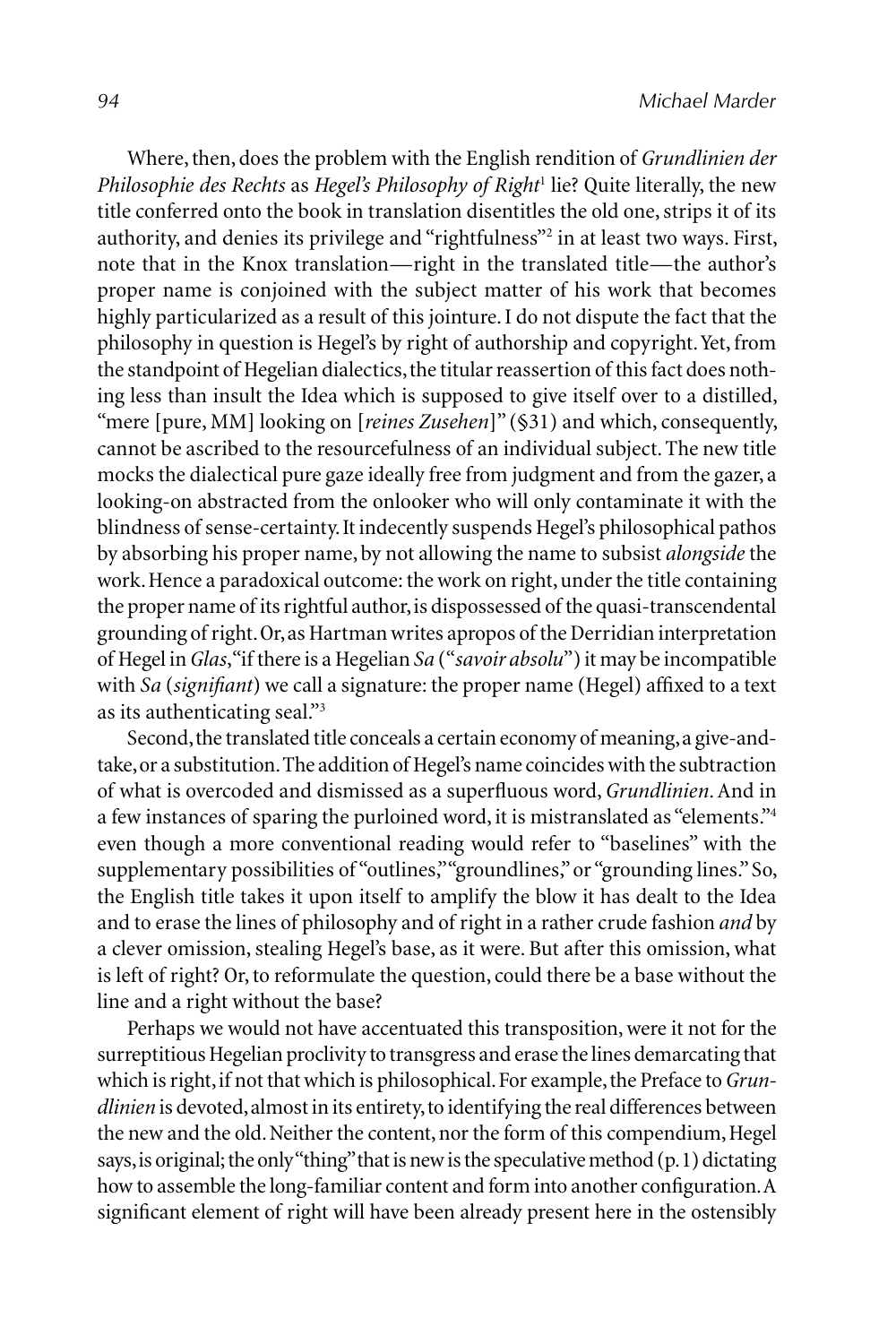external procedural remarks because the rightfulness and the legitimacy of right hinge, precisely, on a justification of the new by the means of the old; on a careful, immanent reading that eschews any subtractions from the old, or additions of the new; on placing the new between the baselines of the old and, therefore, simultaneously canceling and preserving (*Aufgehoben*) its status as new.

Like the dialectical method—and this "like" exceeds a mere analogical parallelism—right does not originate from the interiority of something surrounded or encircled by certain baselines (the matter found *in* the right), nor from the static form of the circle itself. Instead, it emanates from a methodical act of encircling and giving form that defines the trajectory of speculative thought. That is to say: in the last instance, right and speculation, speculative right and right speculation, are self-grounded in the mode of philosophy that "forms a circle" and "circles back into itself" (§2A). It would be enough to consider the exact title Hegel chooses for his book, "Baselines of the Philosophy of Right," to start gyrating in a circle without exits. Phrased in this way, the baselines fall into the grammatical structure of the "double genitive." They belong equally to philosophy and to right, distinguishing both from what is not philosophy and (therefore) not right (it is still premature to say "wrong" at this point), and (therefore) not the right philosophy. Distinguishing each from everything with the exception of the other. From now on philosophy will metonymically betoken right, and vice versa.

In spite of the closed hermeneutical circle, the indeterminacy of the line drawn and erased right away, in the moment of drawing, threatens to undermine the bold advances of the speculative method. Separated from the "commonplace" by an invisible, quasi-transcendental contour whose phenomenality is located beyond the messiness of content and the rigidity of form, thought may "unconscious[ly] relapse into the despised method of commonplace deduction and argumentation" (p. 2). The same baselines, the same guardrails that were intended to prevent the reversion of right and philosophy into their opposites turn into relatively porous boundaries marked by the determinate negation of right (philosophy) and regulating two-way, *fort/da* flows of content and form.

Distinctions fade. A disciple of Hegel may find some solace in a trite observation that the fluctuations and the setbacks that the Notion experiences in the process of working itself out mirror the work of real education (*Bildung*) at the levels of the phenotype/child and of the genotype/superstitious humanity immersed, in Kantian terms, in "self-incurred immaturity" and proceeding in uneven fashion from implicit to explicit rationality (§10A). Conversely, the animal remains, for all intents and purposes, ineducable: "a defective thing from our point of view" (§8A). Whilst the child and the superstitious man form the constitutive outside of right to the extent that they are *not yet* in the right, the animal is given its essentially improper place in the radical outside that will *never* be in the right. This curiously undialectical triangulation of the right, the not-yet-right, and the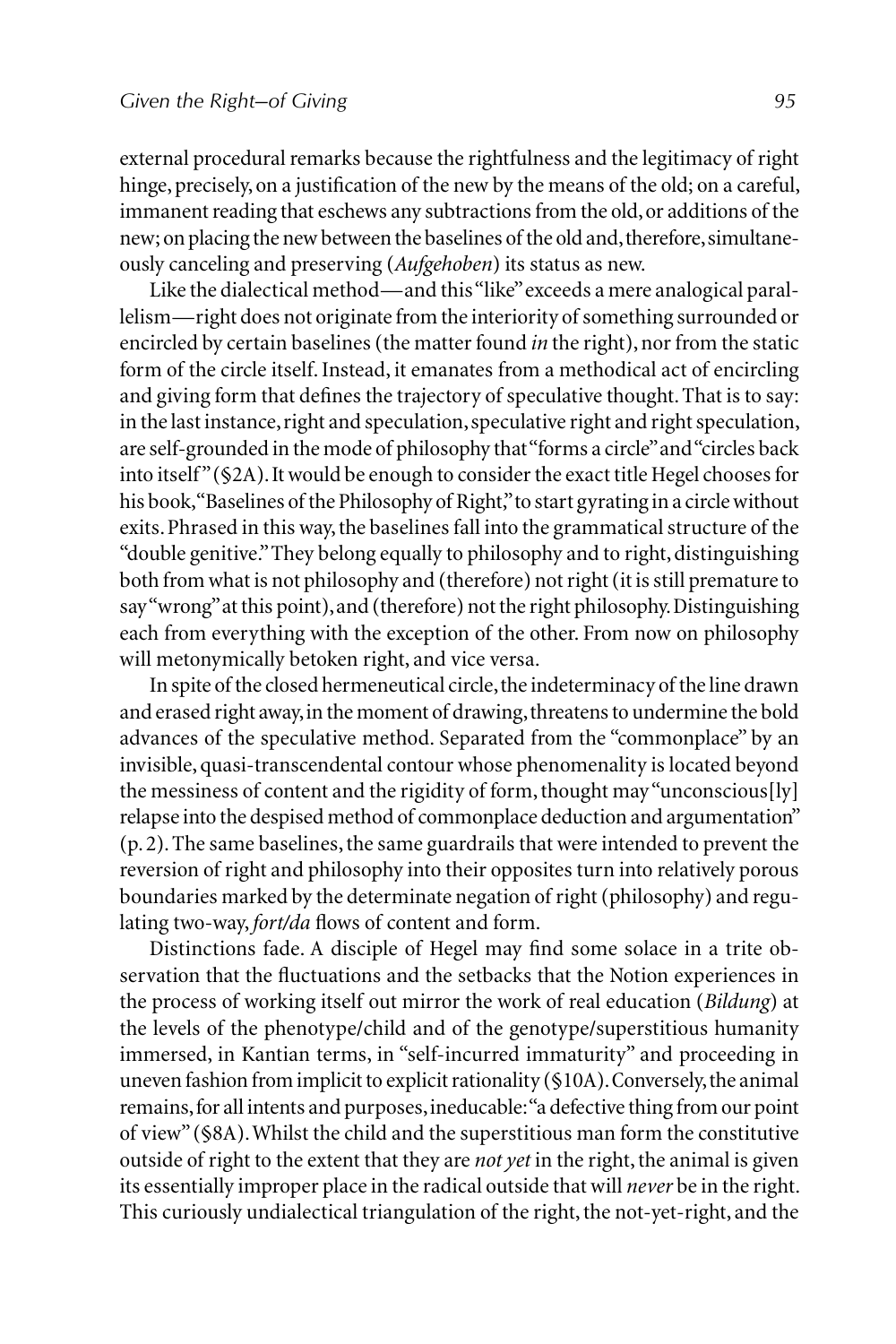never-right transforms the thinnest of lines into a much thicker frame dia-grammatically enclosing the rest of Hegel's work.

The ephemeral figure of the animal is worth keeping in sight for a little while, first of all, because from the sidelines and supplementary remarks to which it is confined, it illuminates the problematic of demarcating rights. The logic of *Grundlinien* suspends animality in a gray region between "matter in itself [that] does not belong to itself [*da die Materie für sich nicht ihr eigen ist*]" (§52) and the self-appropriating personality that rightfully and freely gives itself to itself. As a "living thing" (§44A), animal consciousness devoid of self-consciousness and self-relation deserves no right of admission into pure thinghood, or into the pure life of spirit. It is external to itself, albeit not entirely so. Indeed, this ambiguity reaches its apogee with Hegel's confirmation that "[a]nimals are in possession of themselves. . . . But they have no right to their life, because they do not will it" (§47A). To be in possession without right is to steal something from the thing's rightful owner, but the object that the animal steals is itself. Insofar as it is a living thing, it functions synthetically as the natural thief and as the stolen property. In contrast to children who are not yet able to relate to themselves and thereby to give themselves to themselves in a rightful and proper manner, the primordial animal outlaw takes possession of itself without first giving itself to itself. And by taking without giving it disrupts the otherwise "orderly" economy of the Notion.

To be sure, Hegel does not explicate the effects of this disruption but his silence permits them to percolate below the baselines of right and to activate those subterranean forces that internally undermine and delegitimate possession as such. So, the living thing we christen "animal" does not have a right to its life and, consequently, it may be appropriated by something other than itself, that is, by the abstract will seeking its first embodiment in property. What is noteworthy here is a non-contractual exchange contiguous with the act of appropriation: "When the living thing becomes my property, I give to it a soul other than the one it had before, I give to it my soul" (§44A). Once, in exchange for the right of possession—the right the animal does not have in the first place—it receives a "new" soul from its owner, the absolute idiosyncrasy of its impulses and desires is negated, if to "give to it my soul" means to repair the animal's defectiveness and to bestow a measure of universality on its impulses and desires. Thus, in the form of exchange that produces a tamed animal, the will gives itself to itself in full certainty that the external-appropriated recipient (the animal) can neither accept the gift, nor give the share of recognition demanded of it.

The ineducability of this living thing, its structural-genetic inability to work something universal out of itself, justifies the external and, by implication, violent imposition of another will couched in terms of giving it "my" structure of subjectivity. But, after all, assuming that the animal has accepted this gift, what right does the giver have to persevere in the role of the animal's owner beyond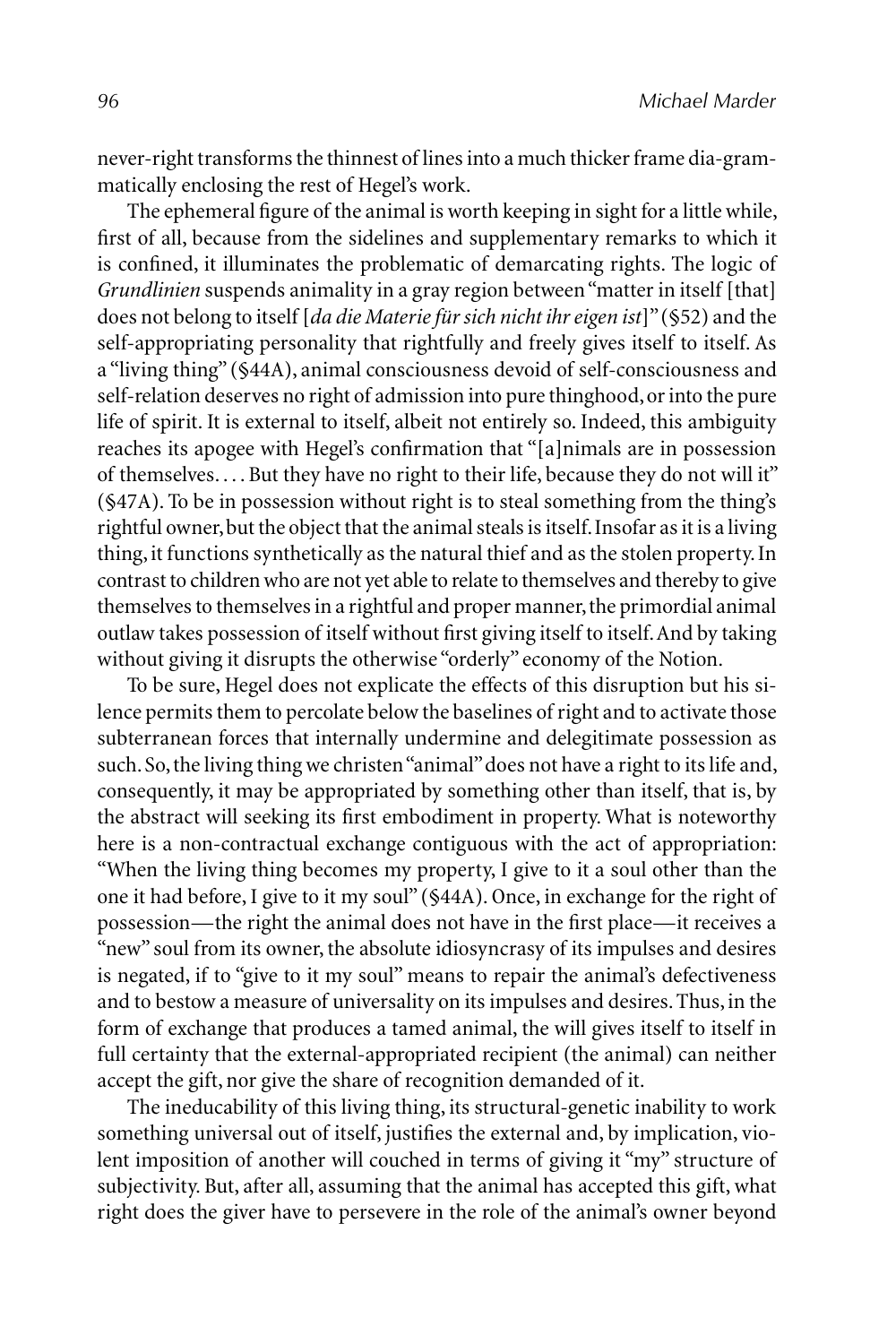the initial act of appropriation? Before this act the animal did not have the right to self-possession, but now, after it's been appropriated and given a new, presumably universal will, its owner cannot claim this right either. Did I put my soul on the line gratuitously, for nothing? Or, does the cunning side of Hegelian reason *a priori* repudiate this assumption, on account of the animal's negative capacity to resist the permeation of abstract will in a mode of resistance exceeding that of inanimate matter? In this case the initial appropriation will not be final; it will call for infinite re-appropriations of the stubborn remainder that does not accept the gift of the new soul.

This solution is nonetheless not entirely satisfactory because the permanent incompletion and contestation of appropriation sets an insurmountable roadblock on the highway of right. If the will is to move beyond its first embodiment, then property must be unambiguously secured. In other words, it cannot contain fraud, coercion, and crime in itself or, rather, in the act of positing itself as the negation of the minimal resistance of matter. For Hegel, the aforementioned unpleasantries and wrongs arise only in the aftermath of the mutual alienation of property in the real contract or in the aftermath of its one-sided alienation in the formal contract (the gift). And yet, having conceived the appropriation of a living thing on the model of non-contractual formal exchange of "my" soul for the right to possess the animal, Hegel tacitly slips the *possibility* of coercion, fraud, etc. into the heart of appropriation. It is this possibility that testifies to the speculative identity of crime and appropriation, so that not only does crime refer to a wrongful appropriation of a thing, but criminality as such *is* appropriation, and appropriation as such *is* criminality, at least when it comes to the non-symbolic exchange with the animal.

In order to cover up his dialectical trickery, Hegel instigates what I would like to call a fraudulent or fictitious erasure of the line by means of elevating it into the *plane* of personality as the "capacity for rights" (§36). He writes: "An existent of any sort [*überhaupt*: in general, MM] embodying the free will, this is what right is [*daß ein Dasein überhaupt, Dasein des freien Willens ist, ist das Recht*]" (§29). On one hand, there is a flicker of an opening here: the existent that embodies free will is an existent in general, of any kind whatsoever, perhaps even an animal. On the other hand, ample evidence suggests that, with this definition, the stricture of right becomes ever narrower and more rigid. Hegel introduces the broad qualification "of any sort," "in general" (*überhaupt*) for no other purpose but to counterbalance the particularity, the "that-ness" of "that existent" (*daß ein Dasein*), to erase the line separating the object from the subjective will, and to synthesize a capricious self-will (*Willkür*) and abstract will (*Willen*) without the interference of Kantian universal law. The "existent in general" embodies a spiritualized body and excludes in the very gesture of welcoming others into the sphere of right. It excludes not only all that belongs to the immediately living thing incapable of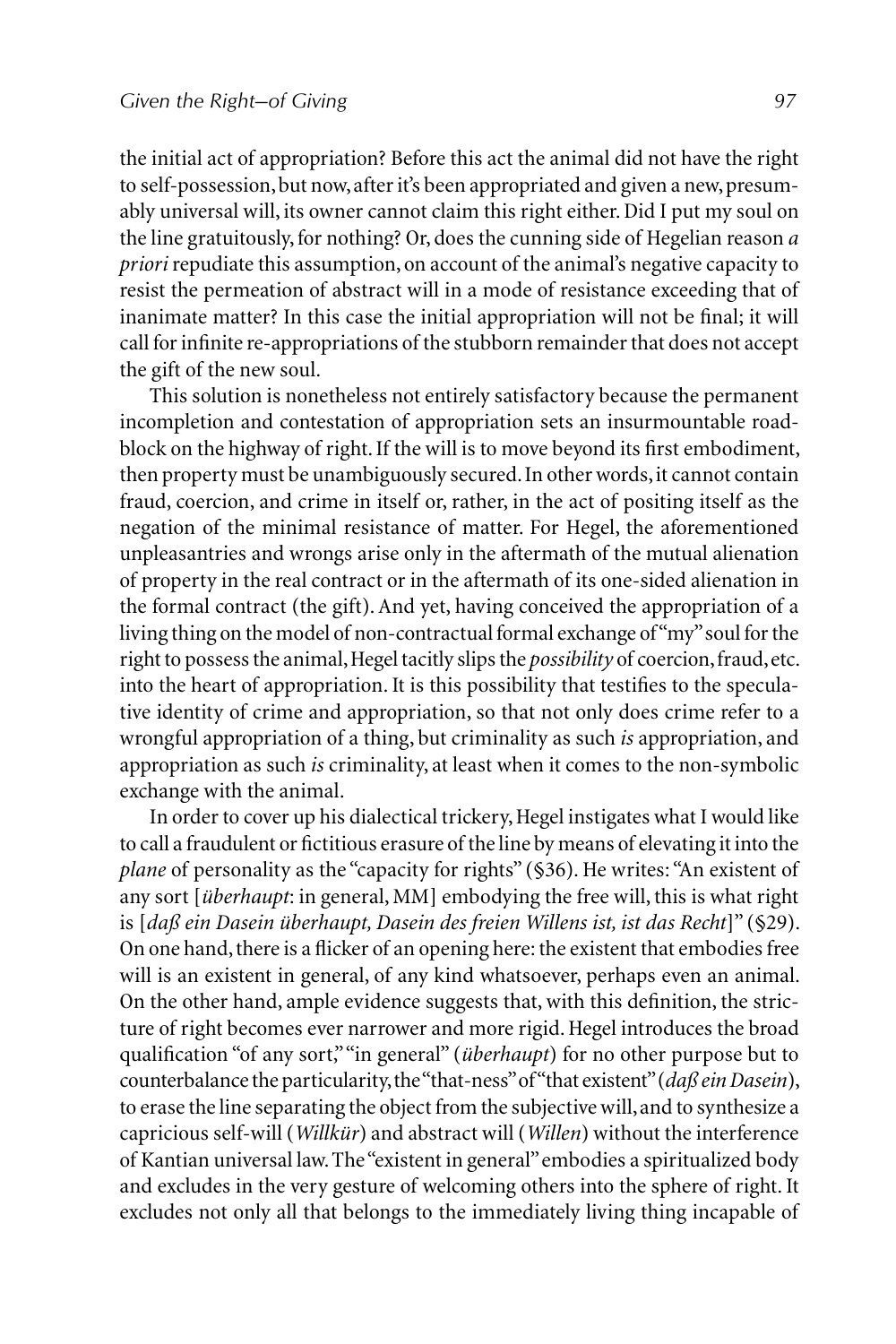releasing itself from the confines of its particularity, but also a more promising childish, superstitious, or naively ethical "objective will ... without the infinite form of self-consciousness" (§26). What all of these characters have in common is the fact that, thanks to their obstinate desire to hold onto the given, they are never or not yet able to transform themselves into existents "in general."

#### Refusing the Given

Right is a matter of giving and, moreover, it is a matter of giving form.

But before one can give oneself the gift of right, one must carve out (indeed, hollow out) a certain space that will contain this gift. Establishing an abstract "geometry of right," we refuse the given not because it is given but because it is not given enough, even though to sense-certainty the immediate concrete content appears to be *over*-given or, in Hegel's words, "appears as the *richest*  kind of knowledge."<sup>5</sup> The externally posited world, the world of immediacy and sense perception, must be negated if the world of ethics is not to be "given over" (*übergeben*) to "the subjective accident of opinion and caprice" (p. 6).

For the subject of right, this preliminary negation implies a voiding of the self, the absolute self-divestment of particularity, and the dissipation of all determinate-constraining content it has sheltered (§5). In other words, we bear witness to the end of qualitative, empirical, contingent subjectivities in the immemorial (because antecedent to memory) give-and-take, where forgetting the pre-given object along with its own attributes, the subject gives itself memory, speech, and death.<sup>6</sup> The indeterminacy of pure spatiality that knows no difference and affords no discontinuity<sup>7</sup> is all that is left after the sweeping refusal of the immediate and the sensuous. But, as the basis of right, this macabre element is at the same time a fecund source of its negation; following in the footsteps of pure indeterminacy, right by default connotes "dead right" derived from what Comay (*pace* Benjamin) calls "the founding violence" expressed politically and historically in the epoch of revolutionary Terror.8

In the Hegelian universe, no special efforts are needed to effectuate the first death of the subject, since symbolic language in general and the self-appellation of the speaker in particular already function as catalysts that provide the hollowing for the discourse of rights: "When I say 'I,' I *eo ipso* abandon all my particular characteristics, my dispositions, natural endowments, knowledge, and age. The ego is quite empty, a mere point, simple, yet active in this simplicity" (§4A). It is not by accident that Hegel represents the empty, abstract ego as a point: as a spatial negation of space, as a disembodied embodiment of its truth, and already as a resurrection of the dead contingent subjectivity. Only after this active point has thought and spoken its solitude in opposition to the external objectivity of the world, may the baselines of right (*Grundlinien*) and the lines between subject and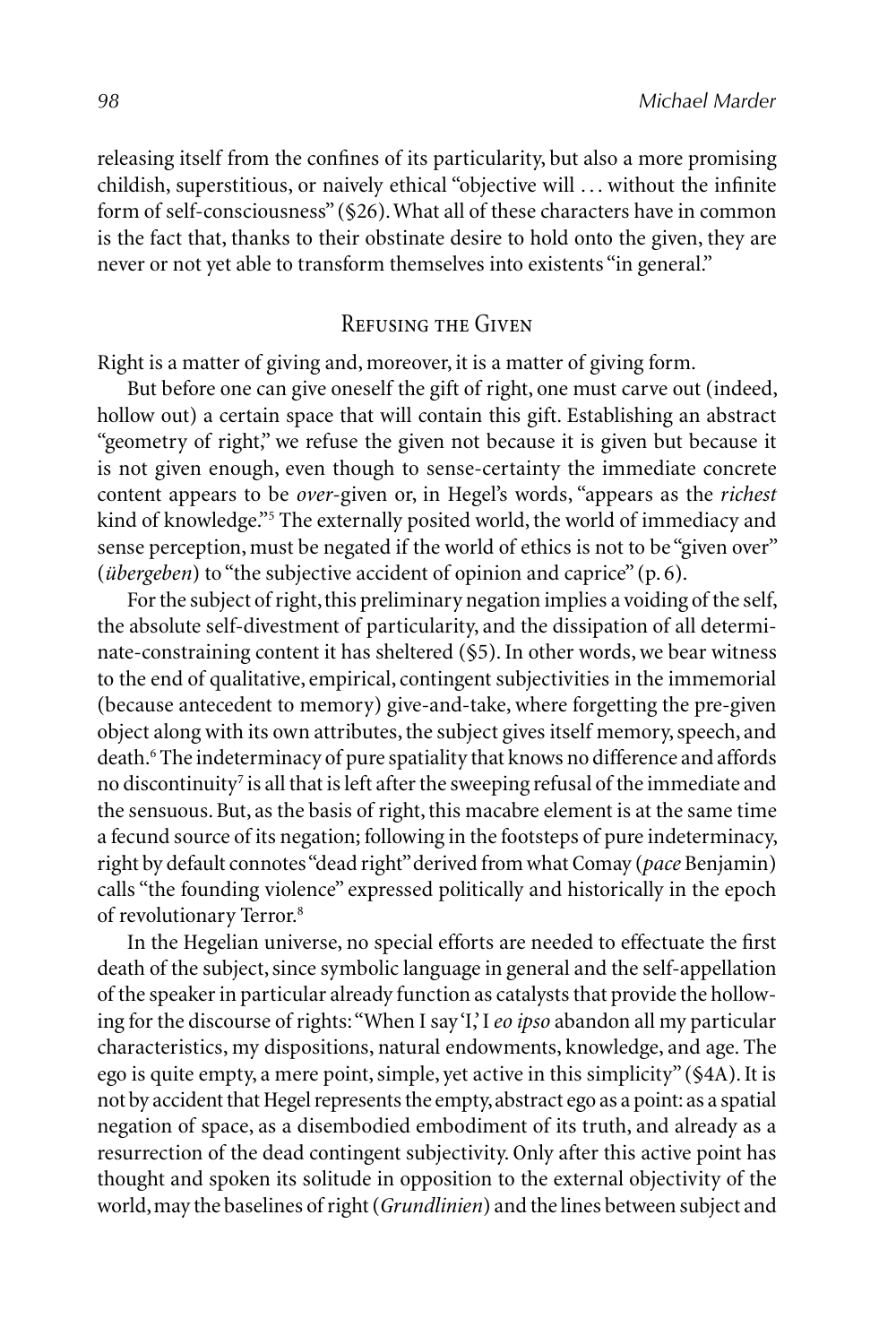object, between life and death, etc. appear. The line spatially negates and elevates the ego-point in its relation with other ego-points. Right on the line, the point is reflected back into itself and forced to confront itself in the guise of another (point), producing the infinite judgment of right. Finally, with the truth of the line passing into the plane of personality, as opposed to the point of the ego, the subject is reincarnated within the confines of right and assumes its place in the internally differentiated opening of its death.

A metatheoretical-epistemological matrix superimposed on the negation of immediacy does not require any hermeneutical intricacy. In Redding's *Hegel's Hermeneutics*, the will deliberately and still incompletely withdraws itself from the immediate and re-determines its own content as "the unity of immediacy and mediation."9 In other words, Redding takes the givenness of the unmediated content at face value, as something that really preexists the will's geometrical adventure traversing the space of right. But what if, as Bernstein suggests in his commentary on Adorno's reinterpretation of Hegel, the immediately given is a "myth"?10 What if, consequently, its fantastic positing and negation unwittingly reinscribe the residual elements of naiveté plaguing consciousness that mediately imagines pure immediacy and, as this imaginative source-point, undergirds the latter?

Bernstein's dialectical twist, negating the negation of im-mediacy in a way that is more Hegelian than Hegel, entails not just the ontological nullity of the given. By the same clean stroke transferred onto the epistemological domain, it enjoins us to tackle the myth of content drained of all significance and given to a passive consciousness that doesn't reorganize it in the mere act of recognition. Thus demystified, thought no longer pictures itself as reaching out to something that was already there before it<sup>11</sup> but realizes that it cannot avoid the active classification, delimitation, filtering, and interpretation of the given, mediately inflecting and re-determining its content. More importantly, in light of these questions, we will have to admit that we do not and cannot know the structure of childish "capricious" desire, which is no less opaque than that of the placeholder of right Hegel terms "person," nor that we have valid reasons to believe that the animal is a defective thing. Any mediated conception of the childish and animal immediacy, assuming that there is such a thing, tempers with and destroys the givenness of the content it illuminates. Personality encounters in these figures nothing but itself in the oppositional determination (*gegensätzliche Bestimmung*) of the not-I, to whom personhood and right are more or less alien.

### Give and Take, Take and Give, Take and Take

In the gifts of language, death, a new soul, and even a new title, as well as in their obverse—the divestment of immediacy and self-possession at the level of animality and the "original"—we have caught glimpses of the economic logic that both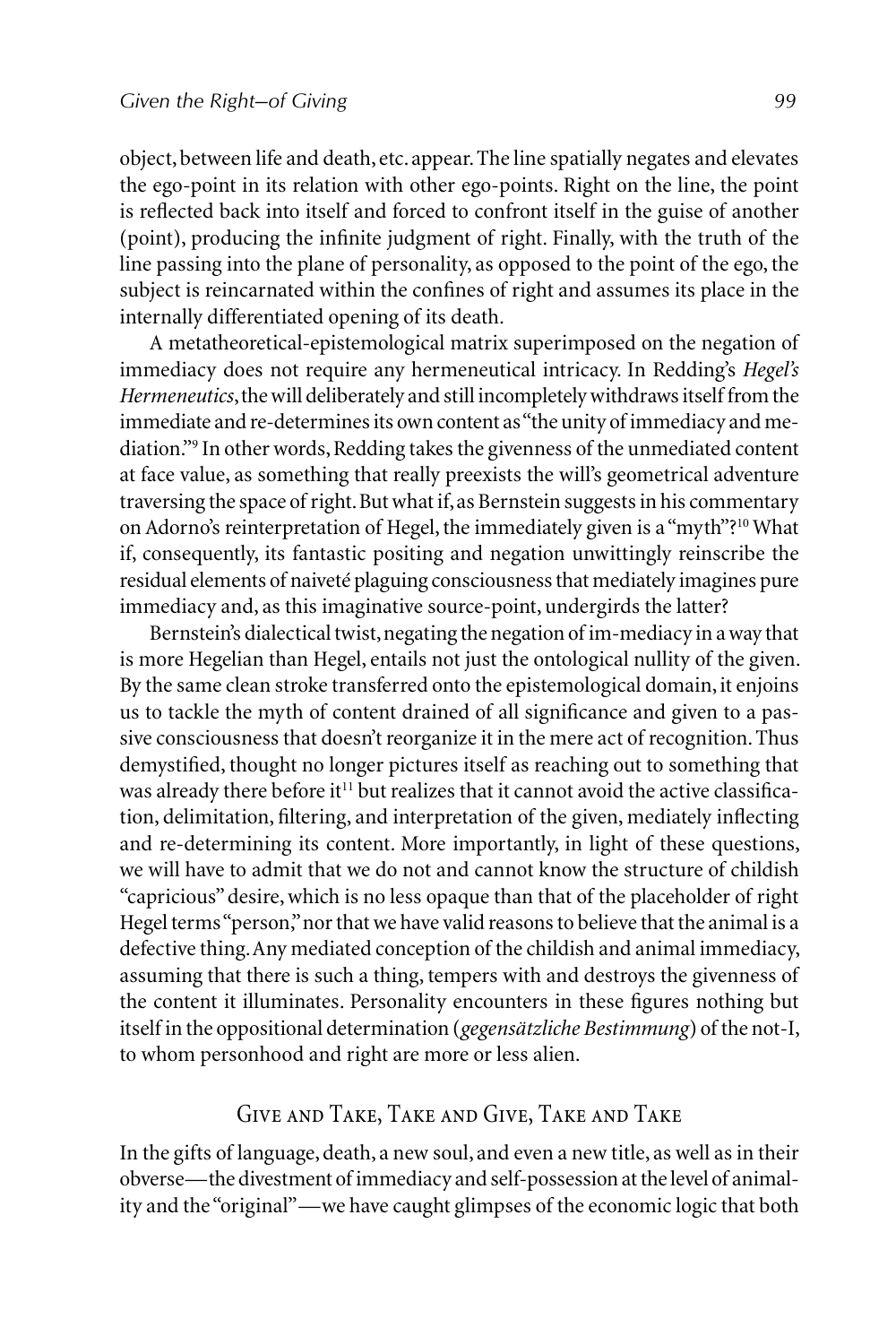outlines and disturbs the itinerary of the Notion. And besides, there is something casting a shadow on these exchanges, namely the will's fear of the *a priori* given, the scare the will gives itself the moment it conjures up the myth of immediacy. Why is this mythical conception so terrifying? The answer is straightforward: the given appears to presage the will and to spirit its potency away. Dreaming up its own impotence, imagining the good as unwilled and pre-given *à la* Plato's forms, the will is compelled to react against its own nightmare triggering dialectical unrest and to work the good out of itself. "It is only the raising of the given to something self-created which yields the higher orbit of the good" (§123A).

Still, a few incredible instants of respite when the given suffices abide outside of animality in the sphere of right, bringing, in a memorable Benjaminian phrase, dialectics to a standstill. In the early parts of the Introduction Hegel makes a distinction between the science of right (*Rechtswissenschaft*) and the concept of right (*Begriff des Rechts*), such that the latter "falls outside the science of right; it is to be taken up here as given [*als* gegeben *aufzunehmen*]" (§2). For a flash of a second, the dialectical accounts are balanced insofar as the given is taken up without the interference of critique, bypassing the work of the negative, and other dialectical apparatuses so generously processing everything else. The concept of right is, precisely, the thing that does not interest Hegel, for the official and banal reason that it refers to the limit case of right in its positive form filled with positive content. One cannot will this positivity away due to the ineradicable necessity of applying the "universal concept to particular, externally given, characteristics of objects and cases" (§3). But what strategically masks itself as the lack of interest undeniably designates, at a deeper level, an incapacity to handle the content irreversibly set adrift, the outer edge of the theoretical object that the Notion will not subsume, and—why not?—the end of dialectics.

The severance of the science of right from the concept of right portends the replacement of the will willing itself in freedom with the threat of externally imposed, traumatizing violence. The pure externality of legal procedural applications to particular cases comes to supplant, in its mediate role clearly available to mere Understanding, the synthetic instantiation of universal right in concrete actions and codes of conduct. Without a chance for interiorization, the concept of right descends into a murky zone of radical exteriority previously occupied by the animal. In fact, behind dialectical scenes, the two phenomena are homologous: the animal does not transcend the externality of sensuous intuitions, while positive legality concerned with clear-cut definitions stumbles upon the content that comes to it from the "outside" (§15). Sufficing unto itself and immune to dialectical criticism, the animality of the concept of right tacitly supported by the rightfulness of the concept of the animal has already reared its ugly head in the Preface, where Hegel recommends taking police action against those philosophers who threaten public law and order (p. 8), or policing the discourse of right *qua* right (discourse).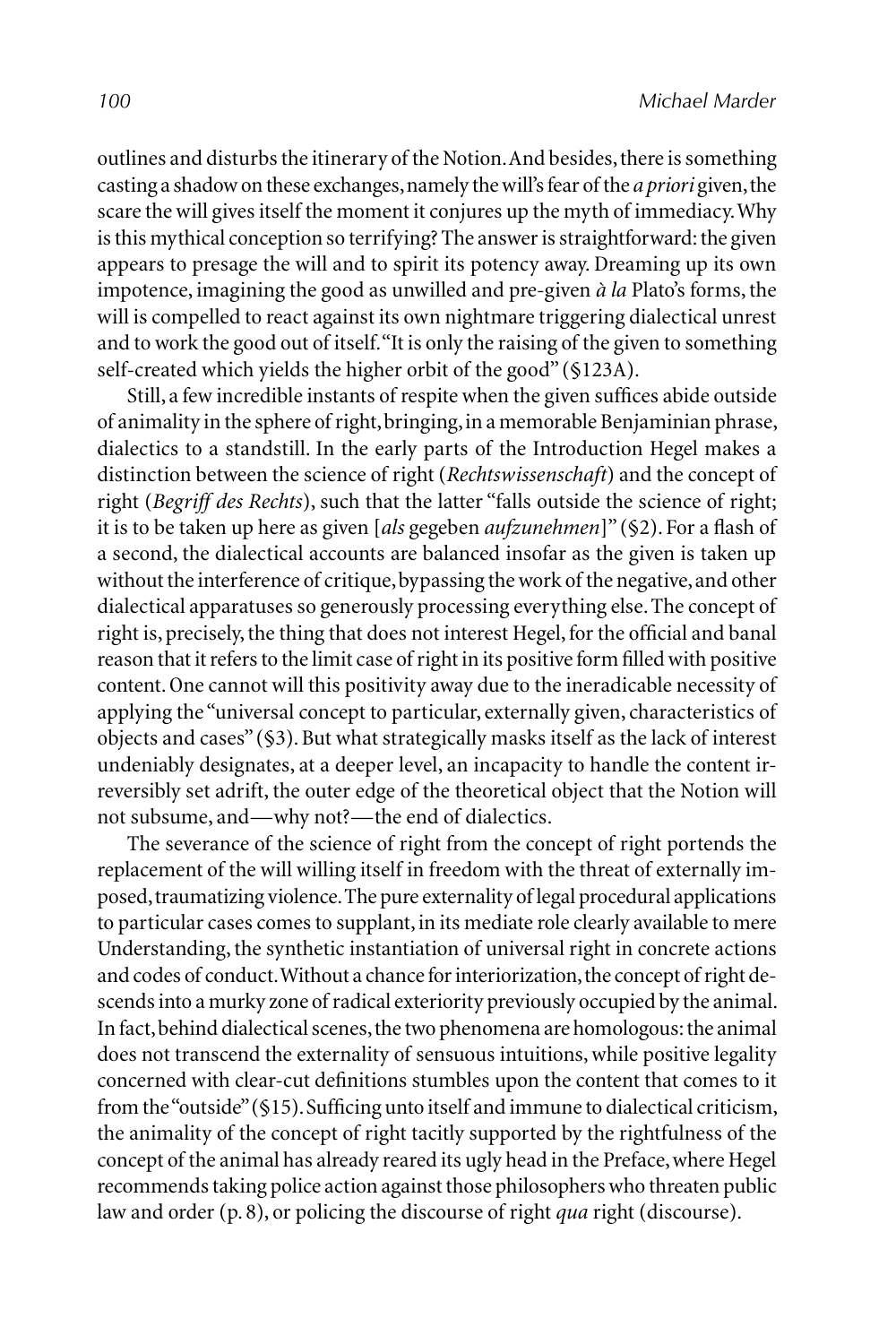Significant as it is, the balancing of dialectical accounts is a limit case not only because of the empirical infrequency with which it looms in Hegel's work, but also because whenever it appears, it interrupts the dynamism of the dialectical concept, which "is more than it is."12 The excess of the concept over its being is that part of the equation which gives the dialectic its liveliness and restlessness. And more often than not, the same part assumes the form of the cunning of reason, whereby despite frantic activity, the harmonization of the pluses and the minuses fails, paving the way for the continuation of dialectical unrest.

The synthesis of motion and immobility is itself set in motion to the extent that the subject both keeps to itself that which it has given itself (speech, death, and so on) and lets go of it. Or, rather, the subject may keep the given only on the condition that the kept is not guarded and regarded, but abandoned sometimes with and sometimes without the hope for a return. Such is the injunction of *Aufhebung*  (sublation). The paradigm cases of this give-and-take are my speech addressed to another person, the unconscious where repressive forgetting facilitates an indefi nite preservation of memory-traces, and capital demanding constant investment and, therefore, the estrangement of the fortune from its owner. In each of these examples, the preservation of a thing is contingent on its displacement—investment, address, repression—that is to say, on a re-externalization of the given and its reflection back into itself. The Hegelian formula for this double movement is "the *self*-determination of the ego, which means that at one and the same time the ego posits itself as its own negative [*das Negative seiner selbst*] . . . and yet remains by itself " (§7). Differently put, the negative self-determination of the ego is an act of self-binding converted into the source of freedom, which in the Althusserian schema becomes a symptom of the subject's subjection to its attributes in the midst of which it does not find itself secure and at home.<sup>13</sup>

Tracing the dialectical give-and-take, Hegel is careful enough to note certain instances when the subject gives itself more than it takes and, above all, when the appearance of morality remains just that—an appearance bereft of any substantive underpinnings. First, Hegel credits the deeply subjective and interior moral reflection with the kind of creativity that runs the risk of mistaking this inner reality for the objective order of things. The clash of moral obligations "must be a genuine one, because moral reflection can manufacture clashes of all sorts to suit its purpose and give itself a consciousness of being something special and having made [given, MM] sacrifices [Opfern geben]" (§150). In the confines of the already manufactured clash, moral reflection seems to have strictly adhered to the rules of exchange: it has offered sacrifices and, in return, has received the "consciousness of being something special." But in the process of manufacturing a clash, the process unveiled in Hegel's text, there is only giving present in two forms: the giving of fake sacrifices (giving without giving), and the giving of consciousness to oneself. This economic asymmetry is the occasion for Hegel's first admonition.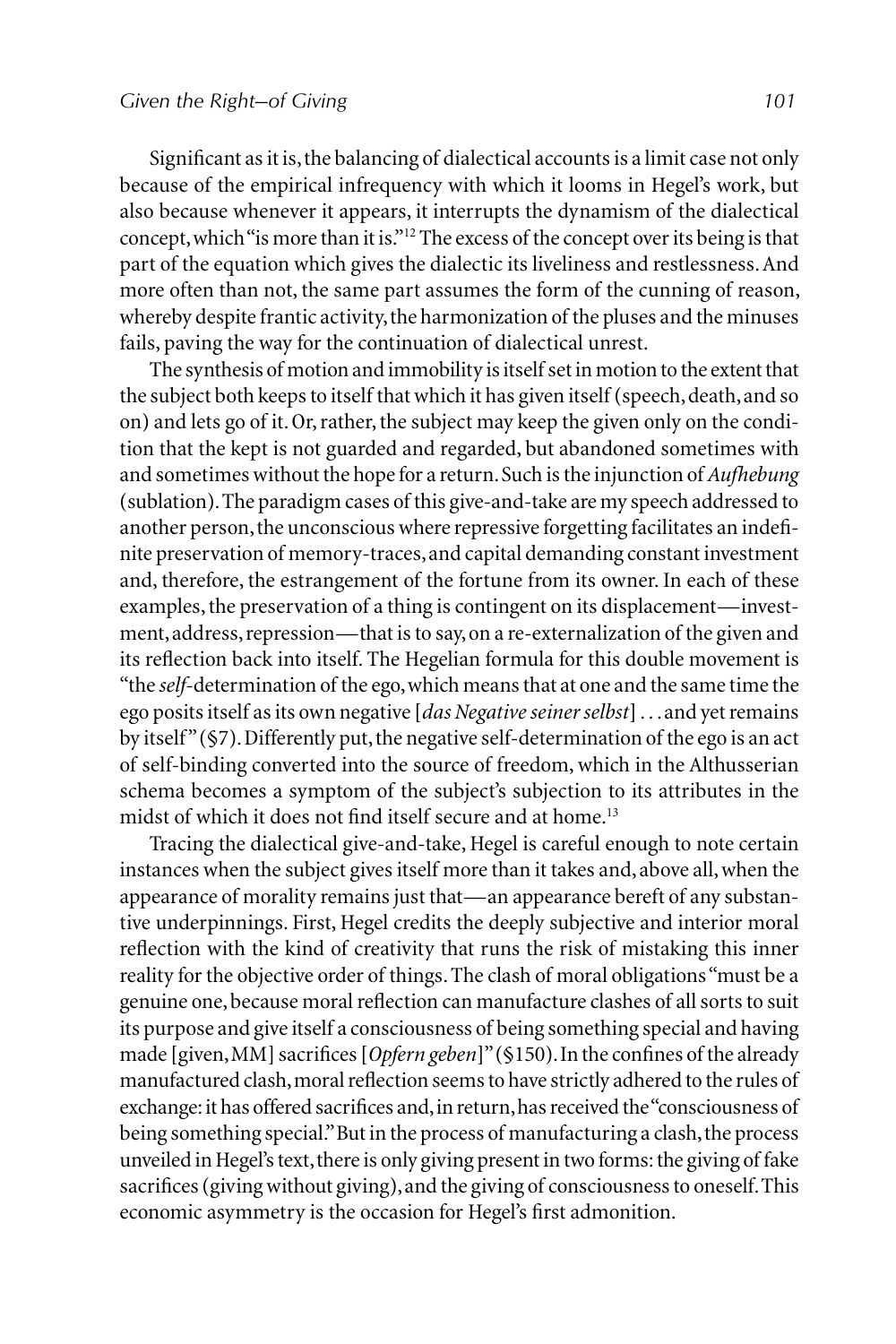The inaccessibility of the subject's inner life to others generates fertile grounds for the scenarios in which the subjectivisim of "self-consciousness gives out, to others only, that its action is good" (§140A). Hegel calls this species of subjectivism "hypocrisy" and continues: "But if it goes so far as to claim that the deed is good in its own eyes also, then we have a still higher peak of subjectivism which knows itself as absolute." For the second time self-consciousness tips the balance of giving and taking to its advantage as soon as it hypocritically gives itself as a sign of goodness to others, while storing in its innermost kernel some secret knowledge, or at least a suspicion that this appearance is deceptive. But, surely, if the signs of goodness the subject parades before the others coincide with the perception of the deed as "good in its own eyes also," this balance will be restored! As a matter of fact, Hegel asserts that the exact opposite is true. To deteriorate to the condition of absolute and—I would add—self-righteous subjectivism is to deceive oneself in addition to deceiving others. Where hypocrisy functions with a modicum of respect for and awareness of the truth it suppresses leaving a gap open for the pangs of conscience, the absolute subjectivism allows its bearer to commit atrocious acts with a sense of perfect piety and impunity.14

At this point, I would venture a hypothesis that, perhaps, far from standing for an aberrant phenomenon in the flow of dialectics, the asymmetrical give-and-take is the condition of possibility for this flow and for the subject that emerges within it. Such a view will find its strongest proponent in Slavoj Žižek, who maintains that "the Hegelian subject is *nothing but* the very movement of unilateral self-deception, of the *hubris* of positing oneself in one's exclusive particularity."15 According to the Introduction to *Grundlinien*, the subject's constitutive unilaterality is indispensable for the will that desires to put an end to the indeterminacy of conflicting desires. Yet, no will is able to resolve and actualize itself, to "give itself a form of individuality" (§7), without drastically reducing, curbing, and taking away the richness and the ambiguity of desire. Here as elsewhere in Hegelian thought, the imposition of a new form permits the subject to take possession of objective and subjective content and to give itself the right to the content so formed. And this brings us to the place of deception in the dialectical schema. For, having taken possession of itself and of the other, the subject jettisons the chaotic multiplicity of content *and* posits itself in "exclusive particularity" that claims to embody the universal and to redeem the jettisoned superfluity.

The absurdity of the subject's self-deception is nowhere as evident as in the groundwork prepared for the justification of civil society. In a wonderful turn of dialectical locution Hegel says:

The Idea in this, its stage of division, imparts to each of its moments a characteristic embodiment; to particularity it gives the right to develop and launch forth in all directions; and to universality the right to prove itself not only the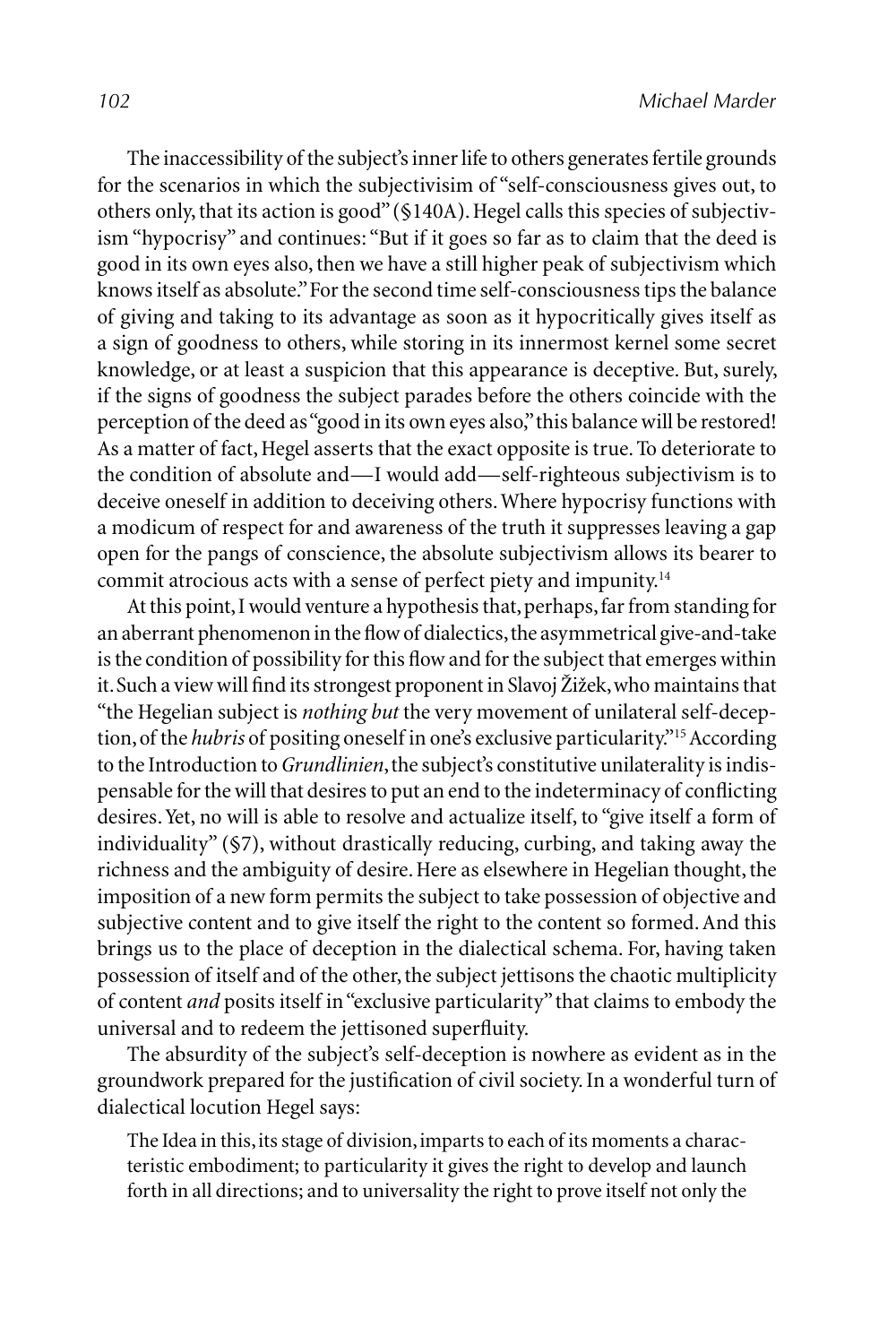ground and necessary form of particularity, but also the authority [*die Macht*: power, MM] standing over it and its final end. (§184)

So, this is the expression of the Hegelian notion of justice: the Idea dispenses to each his own, and to some—the other and what belongs to the other (i.e., to particularity—its infinite development and particularization, and to universality—the right to encompass particularity from all sides, from the ground up to its "final end"). We may even hear the resounding echoes of the fictitious announcement that the line has been erased in the semblance of freedom granted to the particular to "launch forth in all direction" until, that is, universality impresses and transforms the final end of these endeavors into a new beginning of the authorized delineation.

Yet another resonance is even stronger—the resonance of the self-reassuring and self-deceptive hope apropos of the state. Never mind the awkwardness remaining in the relation of the universal and the particular within the state, Hegel implies as if in anticipation. Whatever the conflicts between the two, their divergence only proves that the Idea is still internally divided ("in this, its stage of division") and that the full transition (*Übergang*) from civil society to the state is yet to be accomplished. This cleft is the sole reason for the artificial and forceful imposition of universality on the particulars. When the gap in the Idea is sutured, when in the state "self-consciousness finds ... the actuality of its substantive knowing and willing" (§360), then, and only then, will the particular obtain its freedom in the universal, and the universal in the particular. Or, in Marx's more cynical and revolutionary version of this coming-to-fruition, "When all the intrinsic conditions are fulfilled, the day of German resurrection will be announced by the crowing of the Gallic cock."<sup>16</sup>

If Žižek is right and the Hegelian subject is, indeed, "*nothing but* the very movement of unilateral self-deception," then in order to understand its onto-phenomenological predicament, we should elaborate the mechanisms that regulate this movement. Among various regulatory mechanisms, contract stands out as the most plausible alternative. In the section of the book covering abstract right, contracts fall into two categories: the formal contract, also known as the "gift," wherein one party alienates its property while the other appropriates it, and the real contract of exchange, wherein value remains identical on both sides thanks to the mutuality of alienation-appropriation (§§76–7). What, then, are the parties to a contract that ultimately results in self-deception? And what is the property that changes hands? What is there to give? Adhering to the dialectical spirit, we will have to conclude that the parties must be internal to the Hegelian subject, or better yet, that they *are* the subject in a condition of inner splitting into the still unreconciled universal and the particular. Likewise, the property in question is not anything other than the subject itself; what one gives is oneself.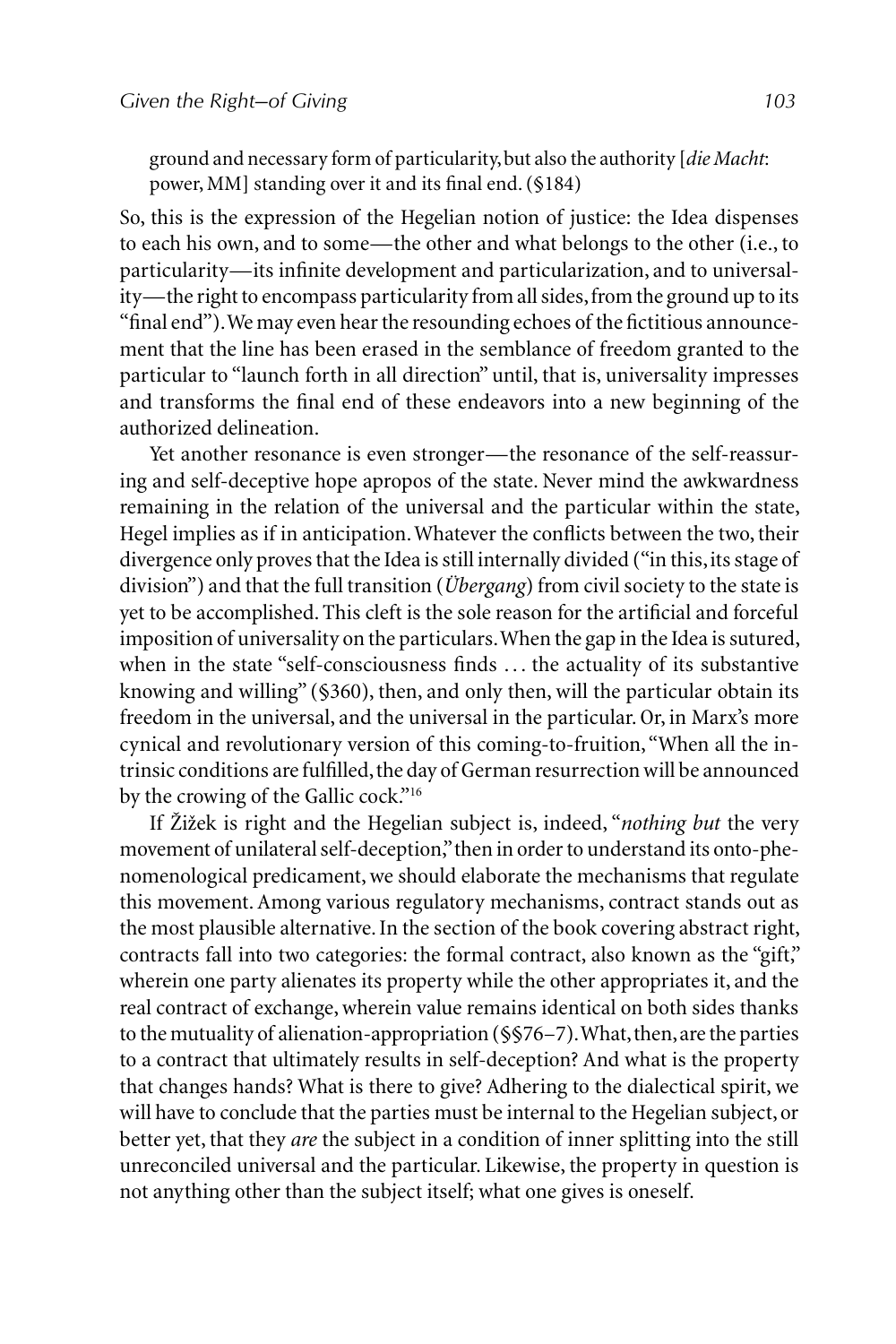Suppose for a moment that the contractual category we have before us is a gift. In this instance, the particular subject will give itself over to the universal subject but in a manner that is at odds with the relation of empirical and transcendental subjectivities in Kant. Once a particular subject makes a gift of itself, this gift must be rejected because the contingent particularity making up its proper content is immediately given. We should keep in mind that the rejection is certainly not a sign of failure; on the contrary, the real universality of the universal subject arises on the basis of refusing the given. In other words, the universal is constituted *post factum*: not on the par with the particular, but in and through the rejection of its gift.

The particular self gives something it does not yet have (something that it is, something it may claim as its own but, in any event, without a formal right) to the promise of oneself in universality. It gives a promise, signifies its "subjective volition" to "give or do or perform something in the *future*" (§79)—the future, in which it will purge itself of its particularity. But—and this marks the transition to the real contract/exchange—the promise it gives is not addressed to another party present here and now, but to a promise of itself in future universality. The real contract therefore necessitates something other than an exchange *of* promises, namely an exchange, on one hand, between a concrete subject whose self-possession is still to come, and, on the other, a promise of (oneself in) future universality. Should I expect a certain return, a certain interest for so contracting my first subjectivity? Does what I receive in return include freedom from my "thisness," its elevation into concrete universality? But if freedom is part and parcel of the promise, was the contract not free? And is the giving of the particular subject "reversible," in other words, is the universal obliged to give something (back) to the particular that was not, in some sense, already there?

The economy of the Notion cannot tolerate any losses, and so Hegel insists that the "will is then universal, because all restriction and all particular individuality have been absorbed (*aufgehoben*) within it" (§24). To give oneself to oneself, to die and to be resurrected *as if* death has not occurred—this is the meaning of the absorption of particular individuality in the universal. Nonetheless, the preposition "to" that separates the finite self from the infinite self and places oneself next to oneself, albeit in a different temporal modality, inscribes loss right into the act of giving. The given origin, whether mythological or not, of that which gives itself must be obliterated (not sublated) for the gift to become effective. And no resurrection will salvage the subject's old incarnation in its external determinacy. The "wounds of the Spirit" may heal without leaving any scars behind<sup>17</sup> but the condition of possibility for this healing is the credit and credulity given, the price paid in full by this body transformed into an open wound. Unilateral self-deception—one that the universal "fragment" of the split subject has prodded—masks the unbridgeable interval that defies the laws of absorption operating in the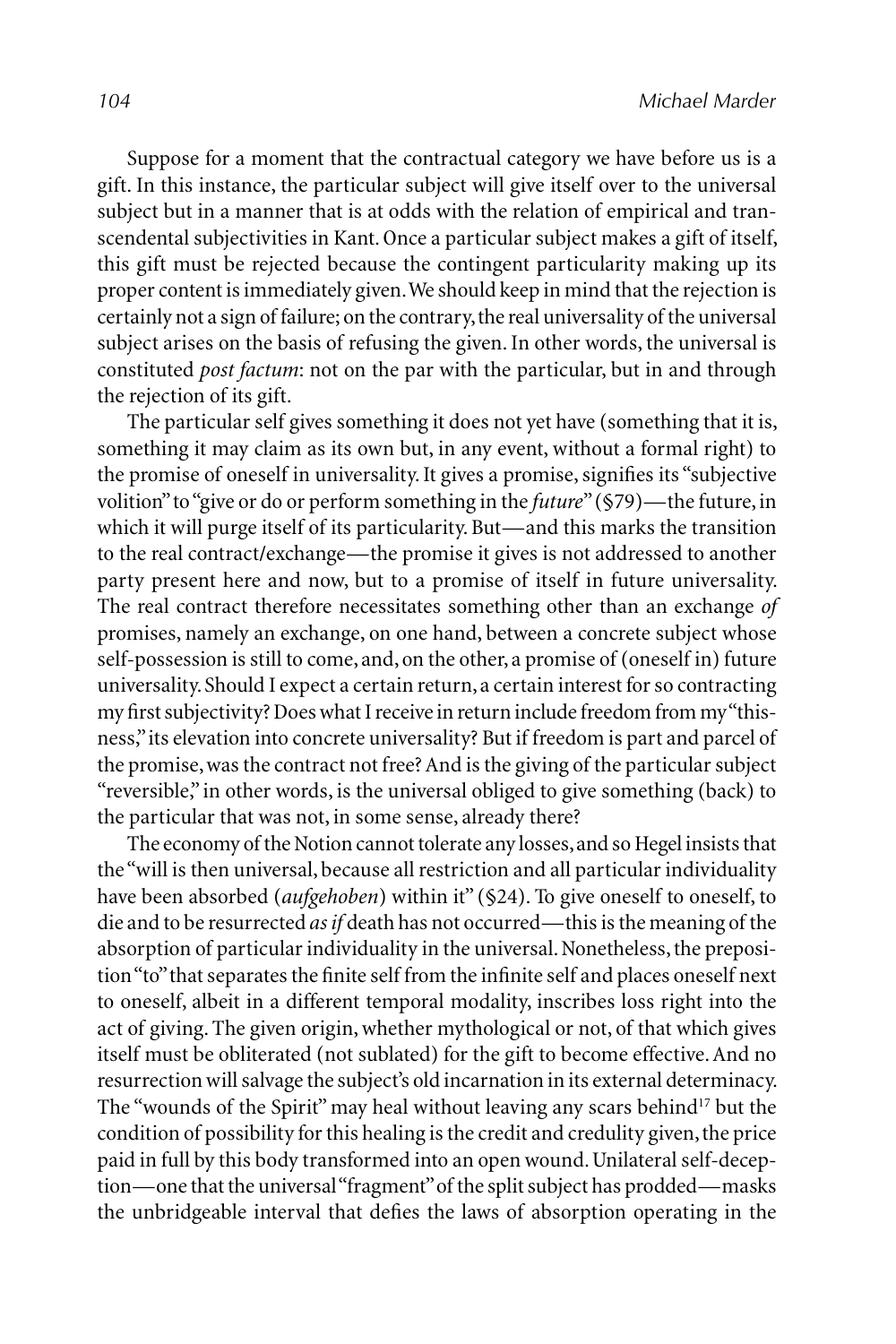universal will and that, in my death, will be crossed without me. "Death is in this sense the limit of idealism."18

## Accepting the (Self-) Given

Dialectical deceptions and machinations aside, the subject is finally in a position to accept, no longer as captive in the etymological sense of acceptance (*ac-cipere*), what it has given to itself. The sign of this acceptance is the acquired capacity to give signs, to signify, to indicate, to mark, and especially, to mark oneself as free for oneself and for others. If property is the means for giving my will an embodiment (§46A), and moreover, if designating a thing as mine is a sure method for claiming it as my property (§58), then by way of entering or infusing the marked, appropriated thing, the will itself is, for the first time, marked as proper and self-possessed. Unlike the unmarked or the not-yet-marked self of the irrational animal or of the implicitly rational child, this will, in Hegel's view, is thoroughly sociable, since it gives itself signs for no other purpose but to give them to others, to externalize its thoughts in symbolic actions, to represent itself in signs (*Vorstellungen in Zeichen*) facilitating the contractual relation (§78). Accepting the self-given, the will gives itself to others.

Of course, the objective avatar of the will is neither sufficient, nor acceptable in and of itself. In its arduous journey, it will have to be reflected back into itself, into the subjective form of self-relation called "morality" before it achieves the full actuality of the ethical Idea in the state. Gradually unveiling, manifesting, and revealing that unity of essence and existence which Hegel terms "the actual [*wirklich*]" (p. 10), the inner workings of the Idea perform a compulsory anamorphosis "unfolded according to an immanent axis with which the I must fall into *alignment* if it is to receive an appearing."<sup>19</sup> "I must fall into alignment," or into line: not any line whatsoever, but the axiomatic delineation isolated from an infinite number of lines passing through a single given ego-point. The anamorphic reception is the appearing of right, the right appearance, and the right of appearance. The animal and the child are incapable of receiving this appearance and this right because they are not in line, or rather, because for them the right line does not bear anything like determinate, apodictic character but seems to be on the same footing, on the same plane as the infinity of other lines. They are indifferent to right, even if right is not indifferent to them.

"[I]t is the concept alone [*allein*] . . . which has actuality, and further, it gives this actuality to itself [*er sich diese selbst gibt*]" (§1), Hegel writes. The exclusivity if not the solitude (alone, *allein*) of the concept in the realm of actuality is attributable to the infrequency with which what something is in its spatio-temporal existence coincides with the essence of the thing that it is. For Hegel, the indelible "defectiveness" of animality and the less discouraging problem of childhood are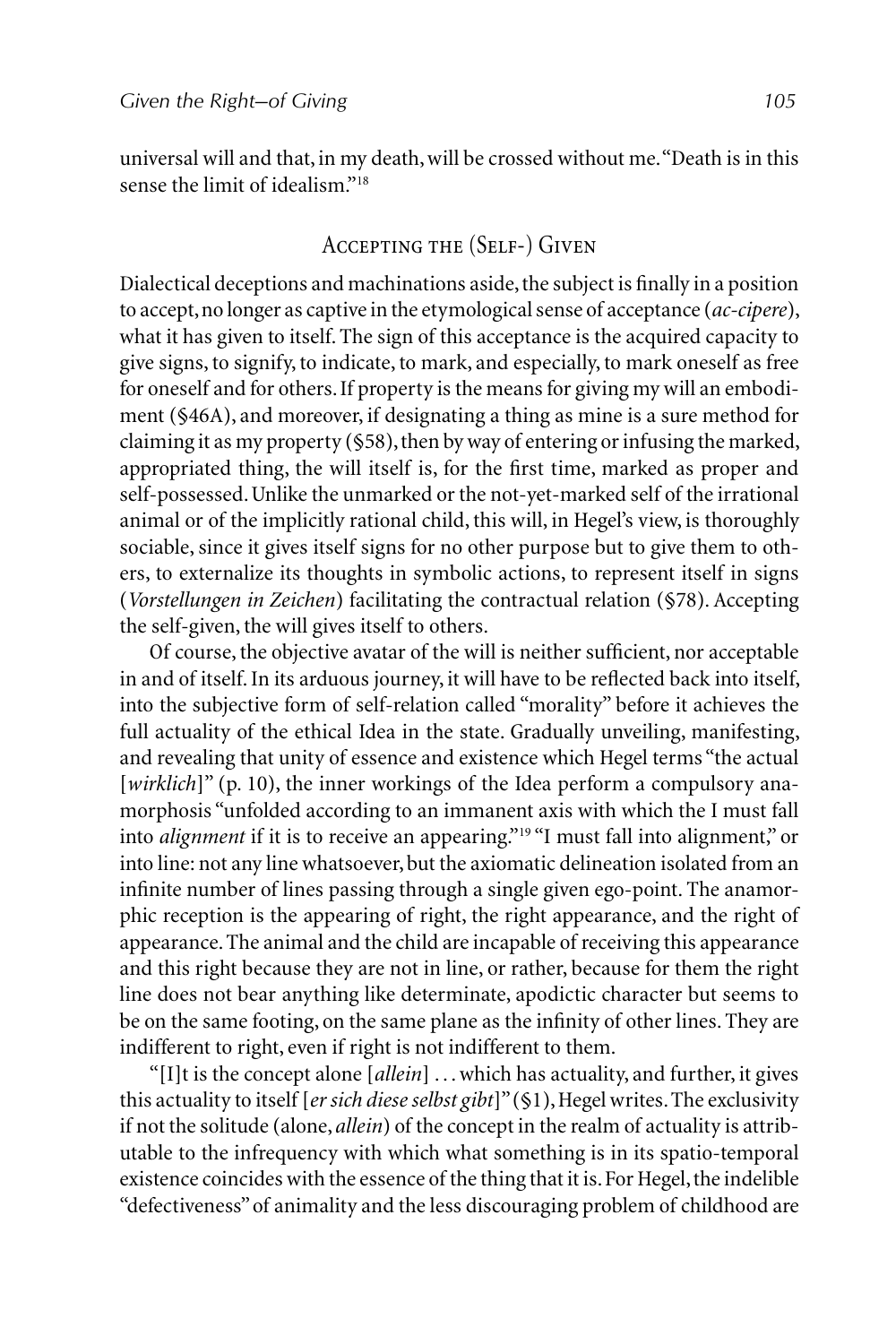signs of a temporary or a permanent divergence of existence from essence; the animal and the child exist without (yet) relating to themselves as others, without giving themselves to themselves as others. And in the absence of this giving, engrossed in a kind of primary narcissism that is opposed to the concept's solitude, they are barred from accessing the actual and from being in the right.

The acceptance of the self-given, the shift from primary narcissism to the solitude of the concept, is inconceivable without the will "giving its aims . . . immanent universality [*die immanente Allgemeinheit gibt*]" (§13). More accurately, it is inconceivable without a three-fold relation to the universality of desire: 1) giving oneself the universal desire that will sublate its childish, capricious counterpart, 2) giving oneself the desire *for* the universal, the ethical (the state), and the good (morality), and 3) giving oneself the desire *of* the universal to subsume all otherness and, in so doing, to actualize the concept in its exemplary solitude. Short of this constellation of giving and desire, concrete universality reconciled with the empirical consciousness will not come to pass. On Cornell's reading, "for Hegel, the true unity is brought between universal and empirical consciousness only by rendering transparent the network of reciprocally interrelated selves."20 Is this unity, however, not tethered, already or still, to the level of civil society with its complex networks and reciprocal obligations? Does the capriciousness of empirical consciousness dissipate simply because it discerns its own proximity to other such "selves"—the proximity that places mutual constraints on those who form a social network?

Cornell's insight obtains on a certain stage of dialectical development but, in any case, it does not measure up to "the true unity," worthy of its name, of the universal and the particular. What she leaves out of the picture is a more radical gesture on Hegel's behalf. In an attempt to recapture this gesture, I am therefore tempted to situate the interdependent, intersubjective unity Cornell has identified on the intermediary level linking the implicitly restricted capricious will with the explicitly unrestricted one. The latter is in a position to realize the former thanks to the intersubjective detour interjected between the two. In this dialectical inversion, the solitude of the concept turns, on one hand, into a more elevated and refined version of the will's primary narcissism, and on the other, into the end of abstract personality understood as "that which struggles to lift itself above this restriction [of immediate individuality, MM] and to give itself reality [*und sich Realität zu geben*], or in other words to claim that external world as its own" (§39). So long as the struggle continues, the I inherent in personality gives itself to itself through others and realizes itself (gives itself reality) within the network of reciprocally interrelated selves. But the moment it accepts the selfgiven on the scale of the "external world" marks a recovery of the fully realized, explicated, and unrestrictedly capricious will in the actuality of the concept: "only when the concept is determined as person is it the Idea or truth" (§279). We do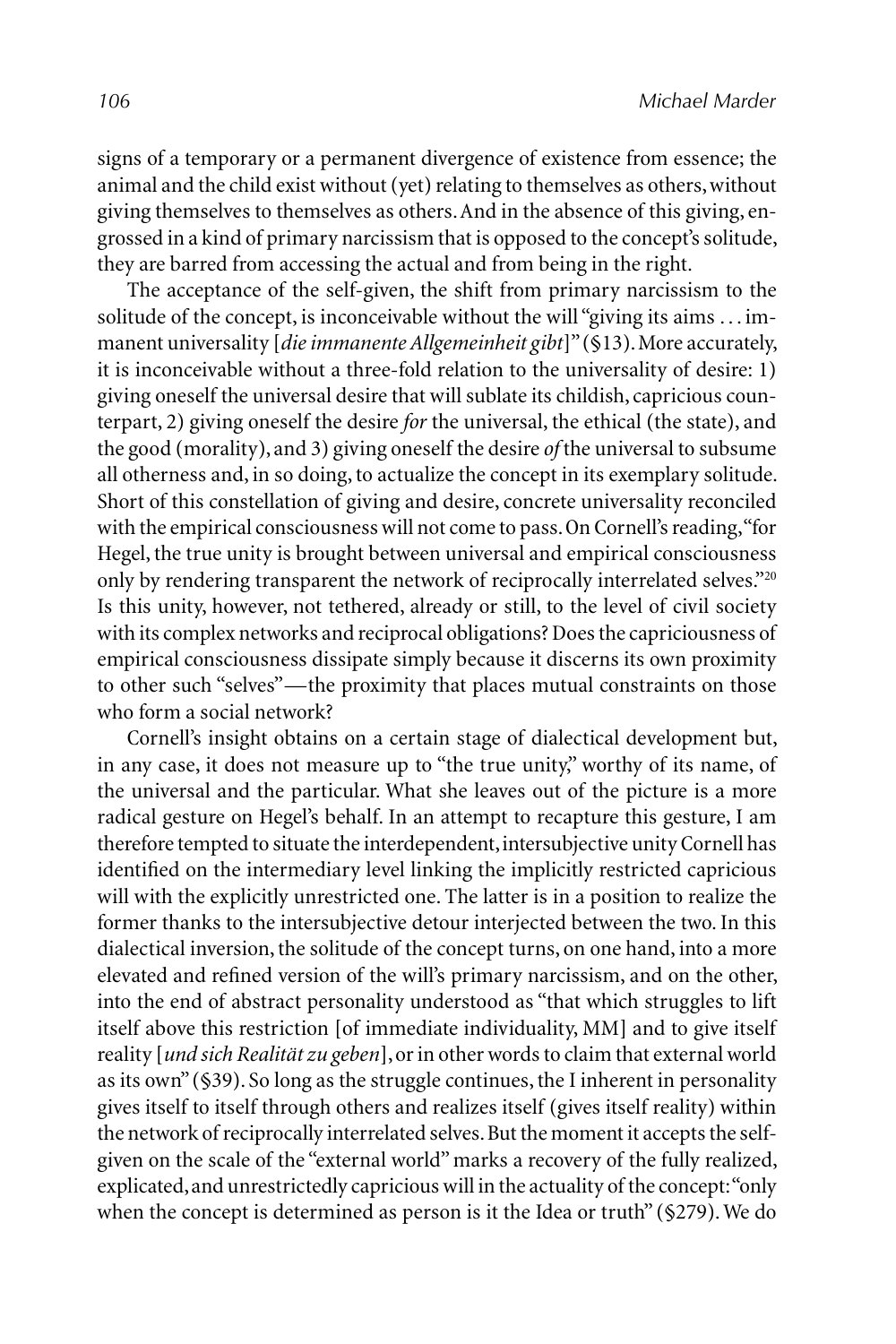not overcome the intersubjective restriction by rendering it "transparent," but by channeling universal desire and the desire for the universal into the desire of the universal to subsume all otherness in a hypostatized (non-animal, non-child) particularity. In this sense, "the true unity" never lives up to its name.

\*\*\*

Our key task is to think right and line together, to put right back on the line and to draw the right line. As a result, we cannot exclude a real possibility of redrawing the lines of right, the lines capriciously claimed by right without adequately justifying this claim. There is no reason to doubt that lines and rights are indispensable to a world that is not entirely awry, undifferentiated, and chaotic. Strict ontological necessity puts their irreversible erasure out of question. This is not to say, however, that lines and rights ought to be impervious to interrogation, critique, and re-marcation. Our first, but also our last question addresses the subject of right: Who gives the right to whom? How is the subject formed in the very act of drawing the line and giving the right to itself? At the expense of which "others"? At what price for the unhypostatized part of itself? Under the guise of which erasures of lines and exchanges? I draw the line here

## **NOTES**

- 1. G. W. F. Hegel, *Hegel's Philosophy of Right*, trans. T. M. Knox (Oxford: Oxford University Press, 1967). All further references to this text will be made parenthetically in three varieties. I will indicate a) paragraph numbers (§) when referring to the main body of the text, b) page numbers for material drawn from the Preface, and c) paragraph numbers followed by "A" for Hegel's additions compiled at the end of the book. Cf. also another variation on the theme—G. W. F. Hegel, *Philosophy of Right*, trans. A. White (Boston: Focus Philosophical Library, 2000).
- 2. In thinking through the role of a title, I am guided by Derrida's "Privilege: Justificatory Title and Introductory Remarks," in *Who's Afraid of Philosophy? Right to Philosophy I*, ed. W. Hamacher and D. E. Wellbery (Stanford, Calif.: Stanford University Press, 2002).
- 3. Geoffrey H. Hartman, *Saving the Text*: *Literature/Derrida/Philosophy* (Baltimore: Johns Hopkins University Press, 1981), 102.
- 4. Cf. G. W. F. Hegel, *Elements of the Philosophy of Right*, trans. N. B. Nisbet (Cambridge: Cambridge University Press, 1991). The "elementariness" of the philosophy of right both foreshadows and forecloses our familiarity with its content and form.
- 5. G. W. F. Hegel, *Phenomenology of Spirit*, trans. A. V. Miller (Oxford: Oxford University Press, 1977), 58.